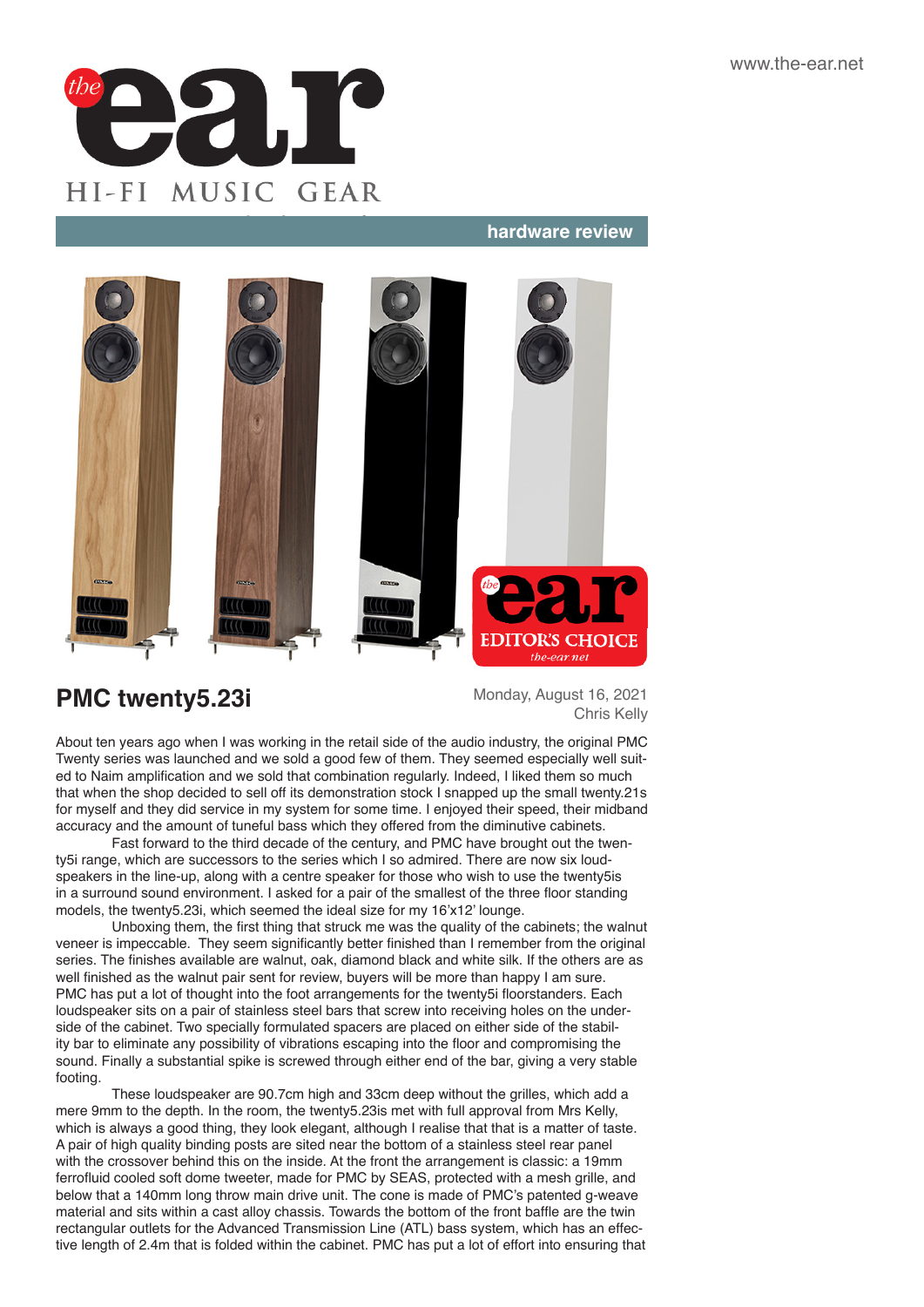## **hardware review in the review in the review of the review in the review of the review in the www.the-ear.net PMC twenty5.23i**

this vent produces only the lowest frequencies and that these are in phase with the output from the driver. For the twenty5i series these vents are fitted with PMC's trademarked Laminair system in order to reduce turbulence in the air flow for faster and more accurate bass performance. Does it work? Read on.

The final part of the set-up is to position the speakers in the room. On the advice of PMC, I angled them in towards the listening position so that the sound, if visible, would be seen



to meet just behind my head (meaning I could see a little of the inside face of each speaker when sitting). I made sure the cabinets were equidistant from the rear and side walls, with the corner nearest to the wall 50cm from the rear. Full length grilles are supplied with the loudspeakers, and attach magnetically to the fascia. I started with the grilles attached but after a few days took them off – not for sonic reasons, as I could hear only the faintest difference with and without them, but because I just love the look of these loudspeakers with the drive units in full view.

Two amplifiers were used during the review period, a Copland CSA150 integrated and when that was returned, my own Lyngdorf TDAI3400 took over. Sources used were my Linn Sondek LP12 with Dynavector XX2 cartridge, Gold Note PH10 phono stage, Lyngdorf CD2 player and a McIntosh MCD 85 SACD/CD player. When the Lyngdorf joined in, I also used Tidal and streamed from my Naim UnitServe.

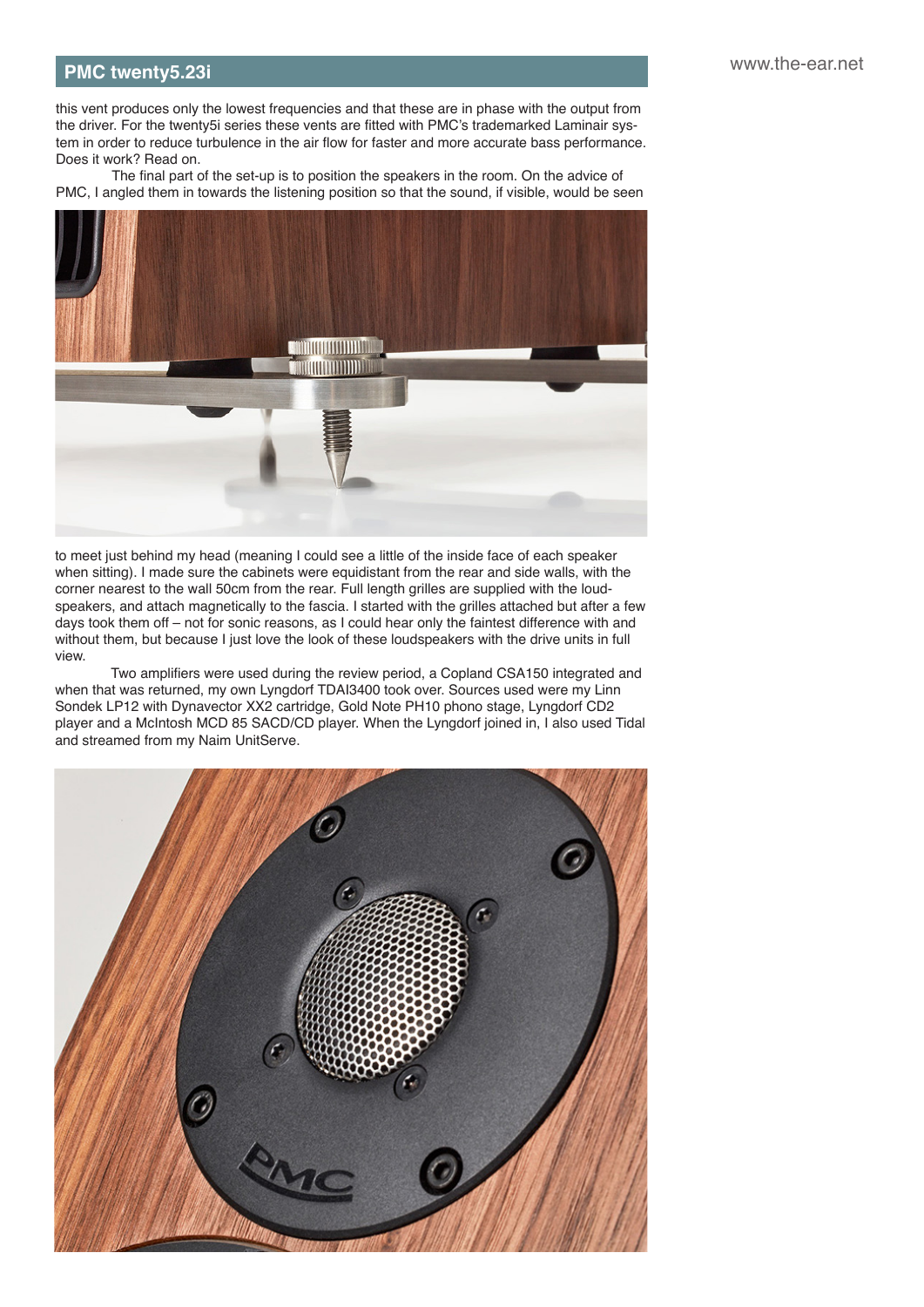#### **Listening**

I started out with some of my favourite music on vinyl, with the Mobile Fidelity pressings of Bob Dylan's *Blood on the Tracks*, Loves *Forever Changes* and Dire Straits' *Brothers in Arms* leading the way. From the first few bars of Tangled Up in Blue I was drawn in by the PMCs. The acoustic guitar sound was spot on and Dylan's voice was projected well into the room. In fact the soundstage created by these loudspeakers was never less than exceptional and with well recorded material it could verge on the holographic. The bass is extremely well judged. It is fast, deep and tuneful. PMC claim a frequency range for these loudspeakers of 28Hz to 25kHz, and I have no reason to doubt that claim. The all-important frequency range of the human voice is portrayed with terrific accuracy but manages to convey emotion supremely well. This was particularly true of the spoken word on television. Everything was clear and easy to hear, even when watching material that can sometimes be challenging, such as the Kentucky-accented dialogue in Justified (Netflix, highly recommended if you are not already saturated with bingewatching).

During the next phase I listened to a lot of SACDs and CDs on the MCD85. These came through the PMCs sounding terrific. *Wish You Were Here* and the inevitable *Dark Side of the Moon* were conveyed in full sonic glory. Roger Waters' bass guitar was especially well



served by the ATL system, coming through with power and subtlety, as required. The music soared into the room and throughout the review period I never became fatigued by the sound. When I had the house to myself during the day the temptation to ramp up the volume was overwhelming, and the twenty5.23is did not harden up at all, even at levels which I found physically uncomfortable.

Do not take away from this that these are for rock fans only. I played jazz, choral and classical music and all it came across really well. On big orchestral pieces (I do love a bit of Beethoven) there was a really good sense of scale, and more realism than one could reasonably expect from loudspeakers of such comparatively modest size. Ever since my older son started to learn the double bass back in the early '90s I have had a soft spot for the music produced by the biggest of the string family, and these PMCs reproduced such music with terrific realism. My gold CD of Gary Karr's Adagio d'Albinoni (Cisco GCD8003) came through with all the emotion and weight you could want. The sound of the bow on strings, the sense of the size of the instrument and Harmon Lewis's organ supporting the bass were as good as I have heard.

In due time the Copland had to be sent back to the distributor and my Lyngdorf TDAI3400 took over amplification duties. I ran the RoomPerfect software suite through the PMCs and with all the room acoustic anomalies removed I could hear the PMCs as their designer had intended, and if anything they impressed even more. Nothing seems to upset them, and the music pours forth.